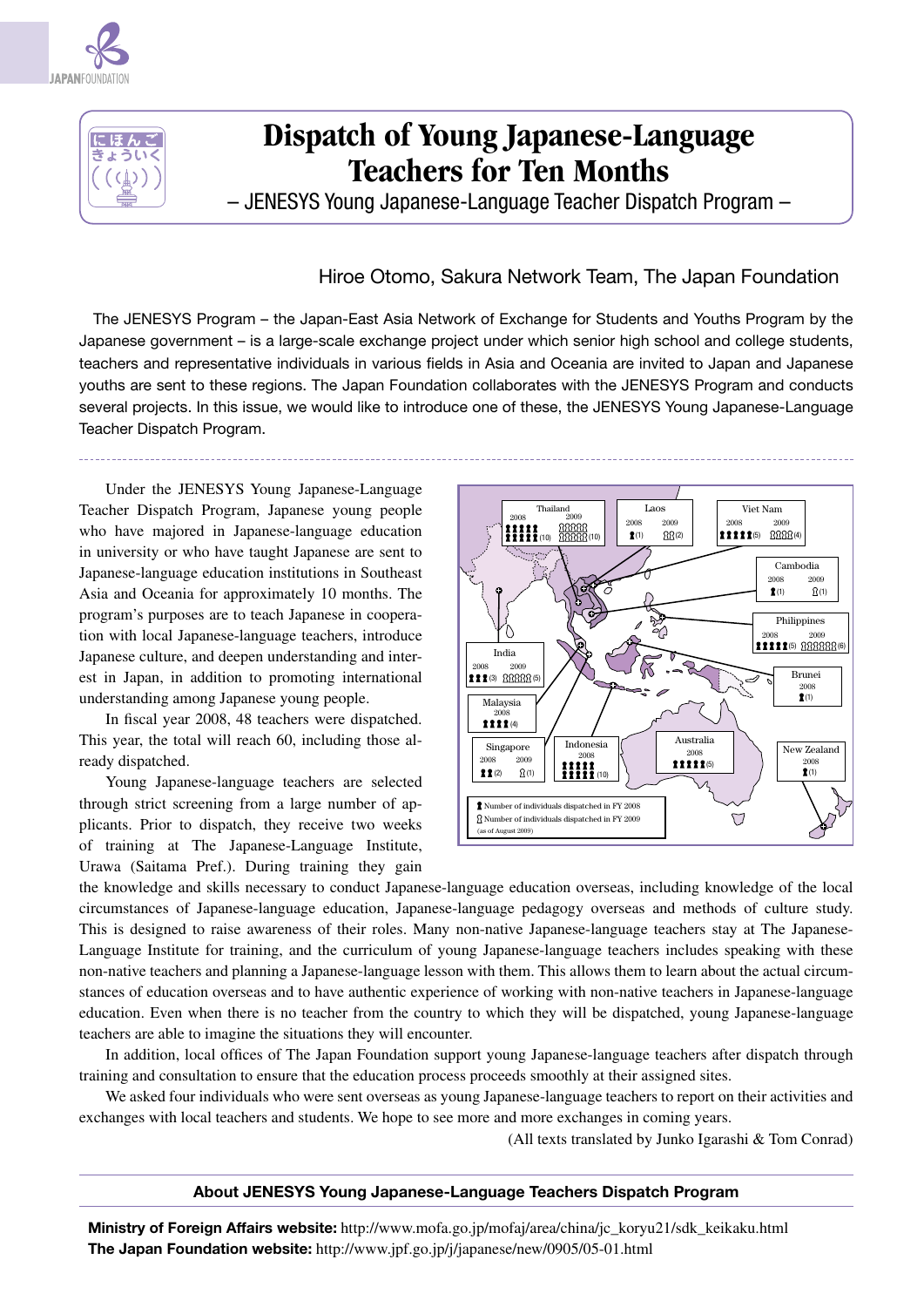

**Country of dispatch: Philippines Dispatch period: June 2008-April 2009 Name: Arihiko Hasegawa**

I was assigned to Davao on Mindanao in the Philippines for 10 months. Mindanao International



College, the institution where I was sent, is a leader in Japanese-language education in the Philippines, and at the beginning I wondered for days how I should face my students and what my role should be.

At first I focused only on staying on a friendly footing with students and always tried to be gentle. After about two months, however, I was intentionally strict at times, a change that was triggered by a remark by a fellow Japanese-language teacher.

"You can quit teaching but you cannot stop being a teacher." Even after I stop teaching as a profession, I will continue to be 'a teacher' for students I have taught, and things I have taught will stay with them forever. When I heard this, I realized that even a short-term temporary teacher needs to deal with students on a serious level. It might have been difficult for students, but by the time my assignment was up, I could see they had made significant progress, and many students expressed their appreciation; they found it tough to say good-bye.

From these students, I learned something important as a person.

On the anniversary of the end of World War II in August, I talked about the war in the first-year class. The Philippines is a country Japan occupied during the war and a place where we caused great damage. I thought that as a Japanese I should not forget the past tragedy. In that class, one student began in English, saying "although we shouldn't forget the war," and then continued in Japanese, using a pattern we had just learned: "I like Japan." At that moment I realized that I was not only teaching Japanese but standing in front of the class as a bridge between Japan and the Philippines.

In the Philippines, where economic well-being is not widely seen, many students take Japanese out of necessity for their jobs or to make money, and as someone who was sent there to teach Japanese, I sometimes had mixed feelings about my job and position. However, through exchanges with cheerful and forward-thinking Filipino students, I reconfirmed that being a Japanese teacher is rewarding and meaningful for me. The 10 months I spent in the Philippines is a precious time when I learned a lot and grew both as a teacher and as a person.

### **Country of dispatch: India Dispatch period: June 2008-April 2009 Name: Makiko Ikeda**

I was sent to the Indo-Japan Chamber of Commerce & Industry in Chennai in southeast India. Students ranged



from junior and senior high school students and college students to housewives, company employees and retired individuals in their 60s, and included those who simply had an interest in the Japanese language to those who wanted to use it in business. All the students were very motivated.

My role included training local Japanese-language teachers, teaching students, preparing students for speech contests and introducing Japanese culture. Except for a teaching practicum at college and technical college, I did not have any teaching experience and worried if I would be able to instruct teachers. However, I decided to teach local teachers after learning that they had no opportunity to be exposed to the real Japanese language and of their eagerness. They let me teach freely through trial and error, based on my ideas about what is necessary for Japanese teachers and local teachers' requests and opinions about class. When local teachers made a suggestion, at first I felt pressured because my ideas on teaching seemed to be rejected. However, reactions to my teaching improved incredibly when I changed my style. Receiving and accepting straightforward opinions – from such an exchange, mutual trust was established, and I was able to learn and grow.

India is very different from Japan in terms of climate, food, language and culture, and I encountered some difficulties until I became accustomed to them. However, through exchanges with Japanese teachers and students at the institution where I was sent as well as with other local people, I came to know the warmth, generosity and fun-loving and accepting nature of the Indian people, and I came to love Chennai. Being able to have exchanges with Indians on a level different from that of traveling or business was a truly valuable experience.

I am grateful to The Japan Foundation, its New Delhi office, the Chennai Consulate-General of Japan and the people at the Indo-Japan Chamber of Commerce & Industry for getting me through my 10-month stay. I hope that many more people will have this wonderful opportunity.